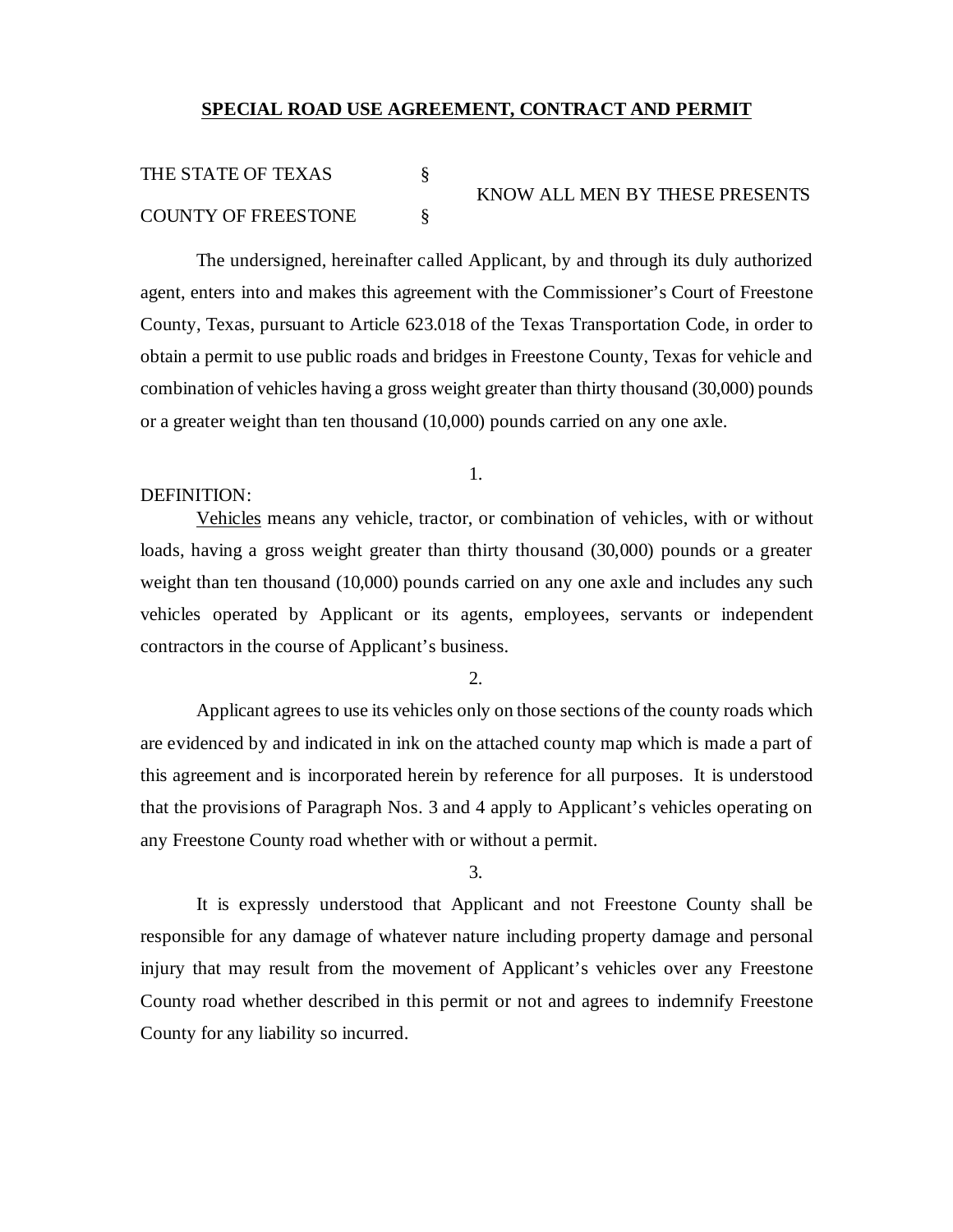Applicant hereby agrees to accept all responsibility and liability for damages of whatever nature to the road bed, road surface, bridges, culverts, signs, structures, fences, right of ways, etc., that may result from the movement of Applicant's vehicles over the roads described in this permit or any other Freestone County road.

Applicant also agrees to report any such damage immediately to the County Commissioner of the precinct where the damage occurred and to immediately repair any such damage to the satisfaction of said commissioner, and to keep such damaged road open to the traveling public at all times. If applicant shall fail to repair such damages in the manner as above described upon five (5) days written notice to Applicant at the address shown on this agreement, Applicant shall reimburse Freestone County for the cost of repairing any damages as specified by the County Commissioner in whose precinct the damage occurred.

It is understood that the failure of the Applicant to either repair such damage or pay the cost of reimbursement as above described within thirty (30) days after billing to Applicant's address as shown on this application, shall be grounds for the Freestone County Commissioner's Court to immediately suspend Applicant's permit and immediately file suit for such damages.

4.

Once a permit has been suspended or if Applicant is operating vehicles on county roads without a permit, Applicant agrees that damages are not an adequate remedy at law for the enforcement of Freestone County's rights and that Freestone County may maintain an action for injunctive relief to prohibit Applicant's vehicles from using any Freestone County road without a permit. It is further agreed that Freestone County shall be held harmless for any actual, incidental, consequential, or any other damages Applicant might suffer as a result of any action by Freestone County involving any such injunctive relief. No legal action by Freestone County shall be considered an election and Freestone County is free to seek all remedies available at law or by equity to enforce the terms of this agreement or any other legal right available.

5.

Applicant agrees to post a surety in the amount of  $\frac{1}{2}$  to the Freestone County Commissioner's Court to ensure performance of this agreement. All bonds shall be submitted to the Freestone County Attorney for his approval and no permit shall be issued if a bond is required until said bond has been approved.